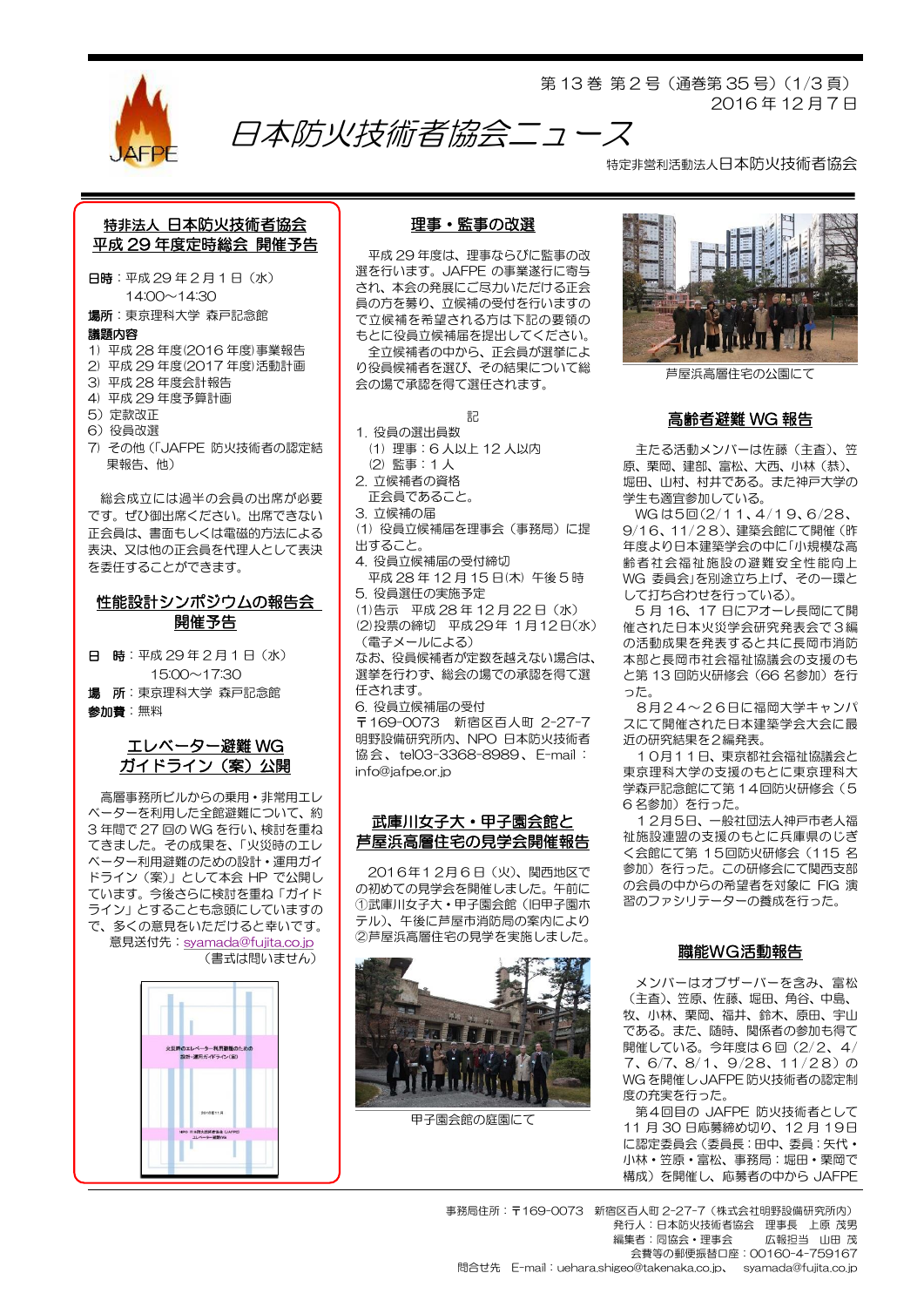

第 13 巻 第 2 号(通巻第 35 号)(2/3 頁) 2016 年 12 月 7 日

特定非営利活動法人日本防火技術者協会

防火技術者を選出予定。

また TPP 妥結後の防火技術者への影響 についての調査および議論を行い、報告書 にまとめた。この活動内容は、グロバリゼ ーションの動きの中での防火技術者の活 動のあり方を考える上で重要な観点を示 唆するので、今後の防火技術者の役割及び 活動のあり方として継続して活動する予 定である。ただし本 WG で行うかは検討中 である。

### 理事会等の開催結果

理事会を以下の日に実施しました。 7 月 5 日(火)、8 月 30 日(火)、10 月 26 日(水)

#### 会員情報

会 員 151 名 賛助会員 7 名 学生会員 2 名 新入会会員 松橋倫久 〔青森県庁〕 井戸 和彦〔清水建設(株)〕 清水 友子〔東京消防庁〕 山口 智世〔(株)竹中工務店〕 清水 眞知子〔東京防災救急協会〕 西村 哲郎〔日本工営(株)〕 ダン マン クオン〔(株)明野設備研究所〕 ファン スァン フン〔(株)明野設備研究所〕

> 敬称は省略させていただきました (2016 年 12 月現在)





日時: 平成 29年2月1日 (木) 14:30~15:00

場所:東京理科大学 森戸記念館

議題内容

1) 2016 年度事業報告 2) 2017 年度活動計画 3)その他

# **Fire Technology Vol.52, Issue 5, July.2016**

日本防火技術者協会ニュース

■Detection and Suppression of Fires: A Cornerstone of Fire Protection Engineering : Michael J. Gollner pp.1193-1196

■ Smoke Alarm Nuisance Source Characterization: Review and Recommendations : Joshua Dinaburg, Daniel Gottuk pp.1197-1233

■ Analysis of the Response of Smoke Detectors to Smoldering Fires and Nuisance Sources :James Milke, Robin Zevotek pp.1235-1253

■ Photoacoustic Compound Fire Alarm System for Detecting Particles and Carbon Monoxide in Smoke :Yalong Jiang, Gai Li, Jinjun Wang pp.1255-1269

■ A Saliency-Based Method for Early Smoke Detection in Video Sequences : Yang Jia, Jie Yuan, Jinjun Wang, Jun Fang, Qixing Zhang, Yongming Zhang pp. 1271-1292

■QuickBlaze: Early Fire Detection Using a Combined Video Processing Approach : Waqar S. Qureshi, Mongkol Ekpanyapong, Matthew N. Dailey… pp. 1293-1317

■Multi Feature Analysis of Smoke in YUV Color Space for Early Forest Fire Detection :C. Emmy Prema, S. S. Vinsley, S. Suresh pp. 1319-1342

■Autonomous Fire Suppression System for Use in High and Low Visibility Environments by Visual Servoing :Joshua G. McNeil, Brian Y. Lattimer pp. 1343-1368

■Full-Scale Experiments of Fire Control and Suppression in Enclosed Car Parks: A Comparison Between Sprinkler and Water-Mist Systems : Paolo E. Santangelo, Luca Tarozzi, Paolo Tartarini pp. 1369-1407

■ Investigation of the Thermal Characteristics of a Circular Fusible-Type Sprinkler Using the Energy Transport Equation :Woo Jun You, Gwon Hyun Ko, Hong-Sun Ryou pp. 1409-1425

■Indirect Detection of Visual Signals for Emergency Notification :John D. Bullough, Nicholas P. Skinner, Yiting Zhu pp. 1427-1444

■New Challenges in Tunnel Fire Safety : Haukur Ingason pp. 1445-1447

■A New Methodology of Design Fires for Train Carriages Based on Exponential Curve Method : Ying Zhen Li, Haukur Ingason pp. 1449-1464

■ Development of a Risk Assessment Method for Life Safety in Case of Fire in Rail Tunnels : Bart Van Weyenberge, Xavier Deckers, Robby Caspeele, Bart Merci pp. 1465-1479

■ Evacuation of a Metro Train in an Underground Rail Transportation System: Flow Rate Capacity of Train Exits, Tunnel Walking Speeds and Exit Choice : Karl Fridolf, Daniel Nilsson, Håkan Frantzich pp. 1481-1518

■ Full Scale Firefighting Tests in the Tistbrottet Mine : Anders Palm, Maria Kumm, Haukur Ingason pp. 1519-1537

■ Large Scale Tunnel Fire Tests with Large Droplet Water-Based Fixed Fire Fighting System :Haukur Ingason, Ying Zhen Li, Glenn Appel, Ulf Lundström, Conny Becker pp. 1539-1558

■Full-Scale Fire Test of an Intercity Train Car : Duck Hee Lee, Won Hee Park, Jungho Hwang, George Hadjisophocleous pp. 1559-1574

■ Ignition, Heat Release Rate and Suppression of Elastomeric Materials : Norman Alvares, Harry Hasegawa, Kirk Staggs pp. 1575-1593

■ Experimental and Computational Characterization of Dynamic Loading and Structural Resistance of Tunnels in Blast Scenarios :A. Stolz, M. L. Ruiz-Ripoll pp. 1595-1618

■Simulation of an Attic Fire in a Wood Frame Residential Structure, Chicago, IL :Craig G. Weinschenk, Kristopher J. Overholt, Daniel Madrzykowskipp. pp.1629-1658